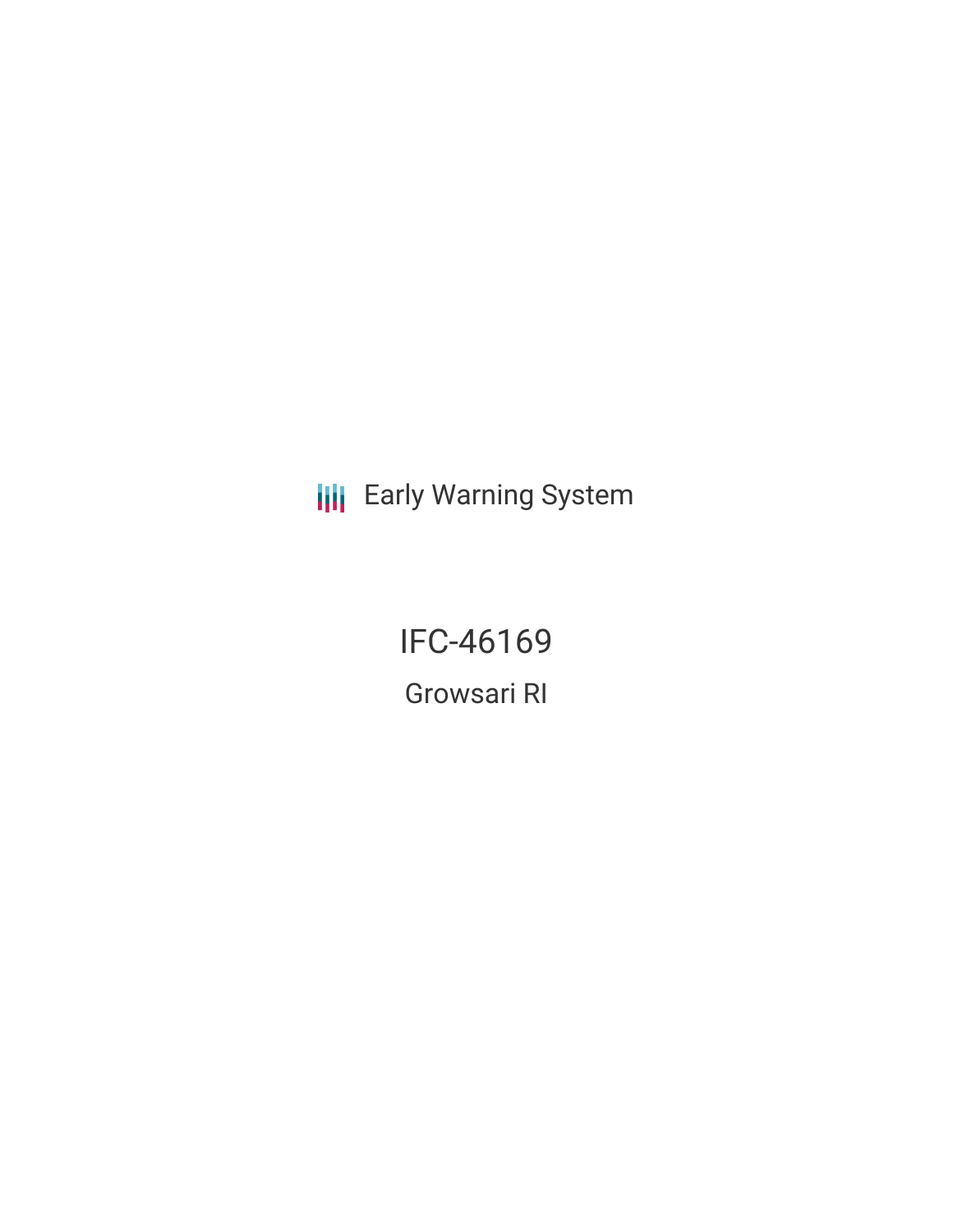# **Quick Facts**

| <b>Countries</b>               | Philippines                               |
|--------------------------------|-------------------------------------------|
| <b>Financial Institutions</b>  | International Finance Corporation (IFC)   |
| <b>Status</b>                  | Proposed                                  |
| <b>Bank Risk Rating</b>        | B                                         |
| <b>Voting Date</b>             | 2022-01-31                                |
| <b>Borrower</b>                | <b>G2M SOLUTIONS PHILIPPINES PTE. LTD</b> |
| <b>Sectors</b>                 | Finance                                   |
| <b>Investment Amount (USD)</b> | $$10.00$ million                          |
|                                |                                           |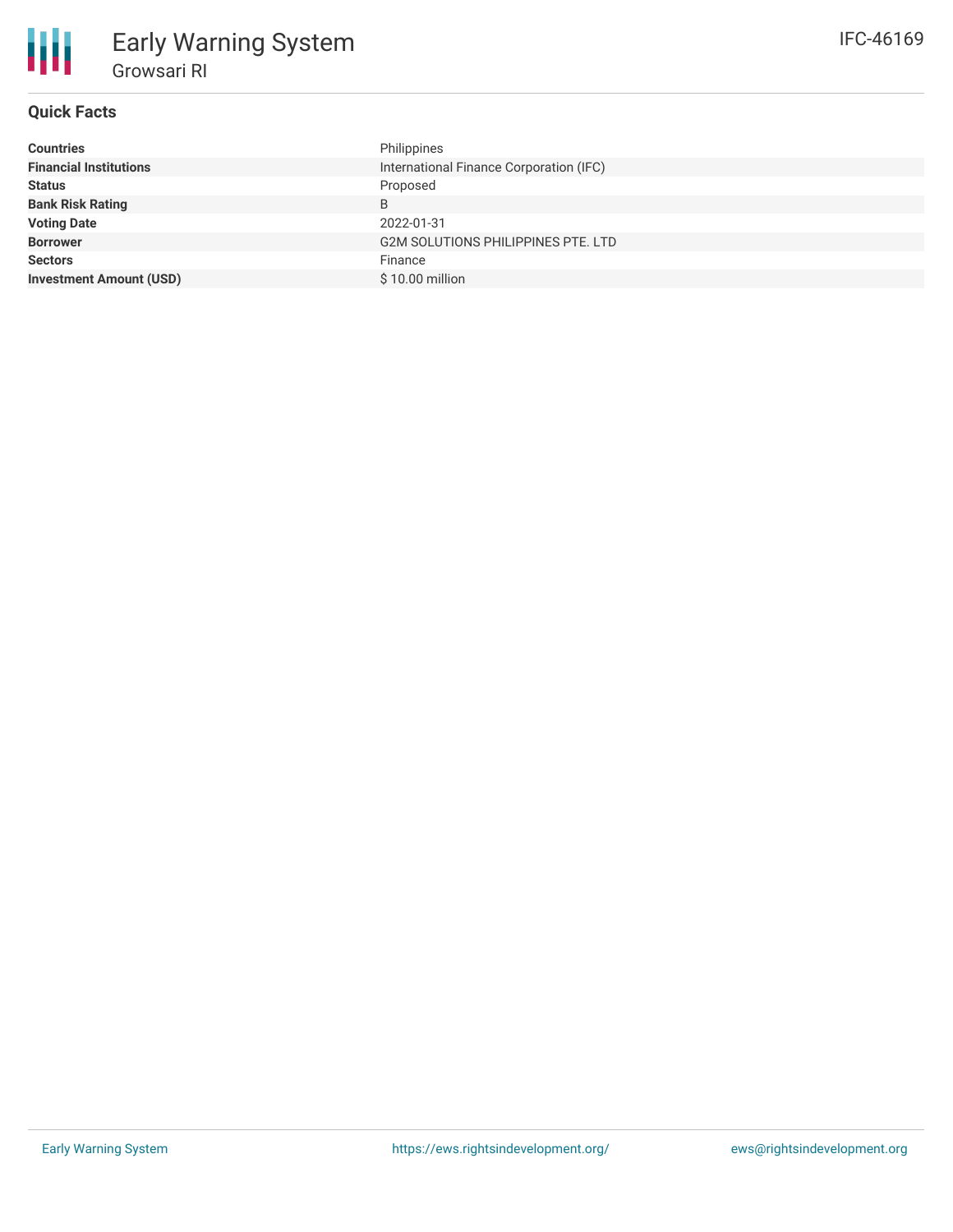

## **Project Description**

According to the bank's website, "Growsari Inc. ("Growsari" or "the company") is a business to business (B2B) eSupply chain company that provides small retailers (known as "sari-sari stores") in the Philippines with inventory, infrastructure, and tools to manage and grow their business. The proposed IFC investment (the "project") is an equity investment for up to US\$10 million. Growsari was established in 2016, and is a leading digital retail distribution platform connecting Fast-Moving Consumer Goods (FMCG) brands/wholesalers with small stores in the Philippines. Stores use the company's online ordering platform and then Growsari's pick-and-pack staff will pack the ordered items from its 15 fulfillment centers. Ordered items are then delivered to the small stores through outsourced trucks, accompanied by Growsari's own staff to collect cash payment along the journey."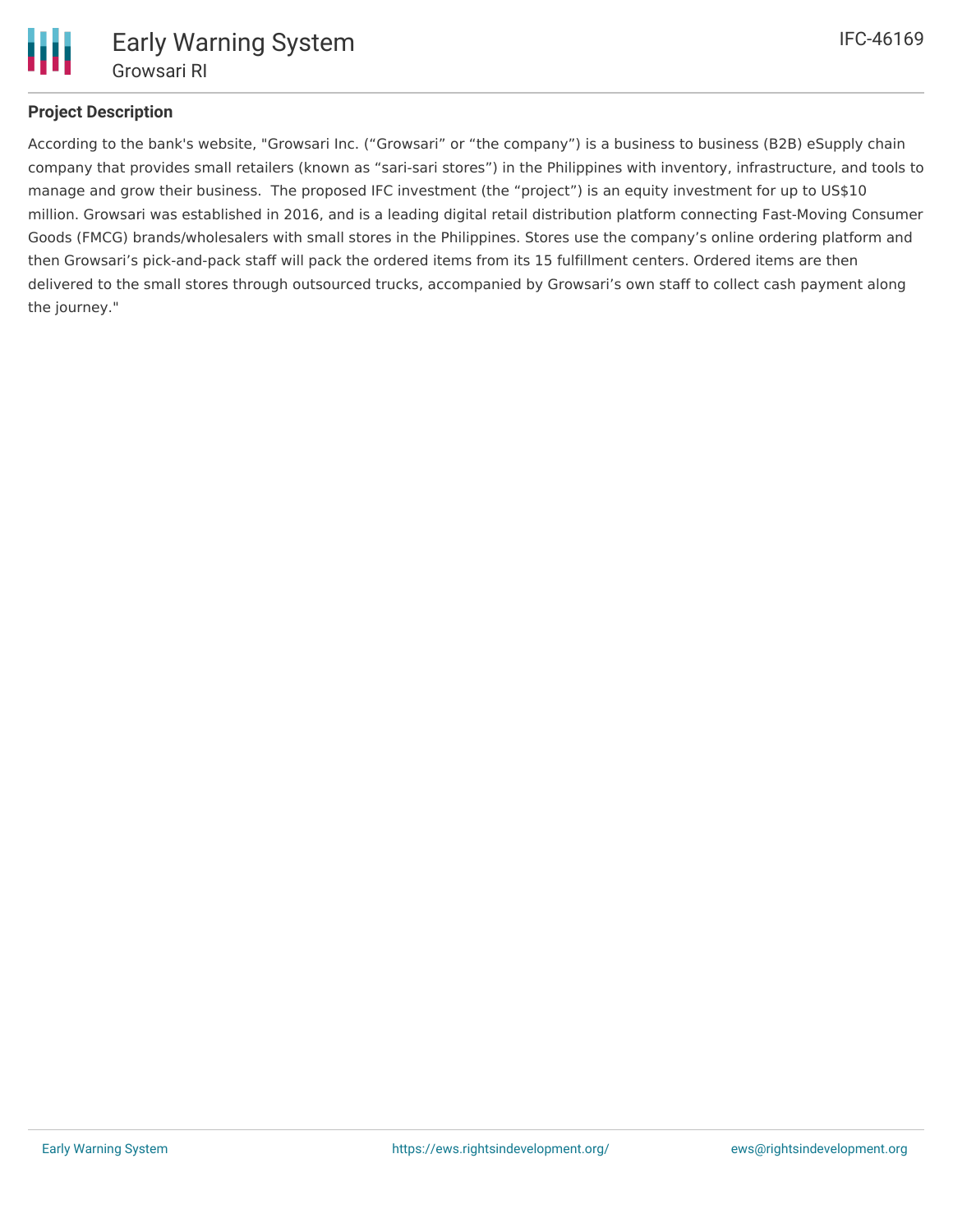### **Investment Description**

• International Finance Corporation (IFC)